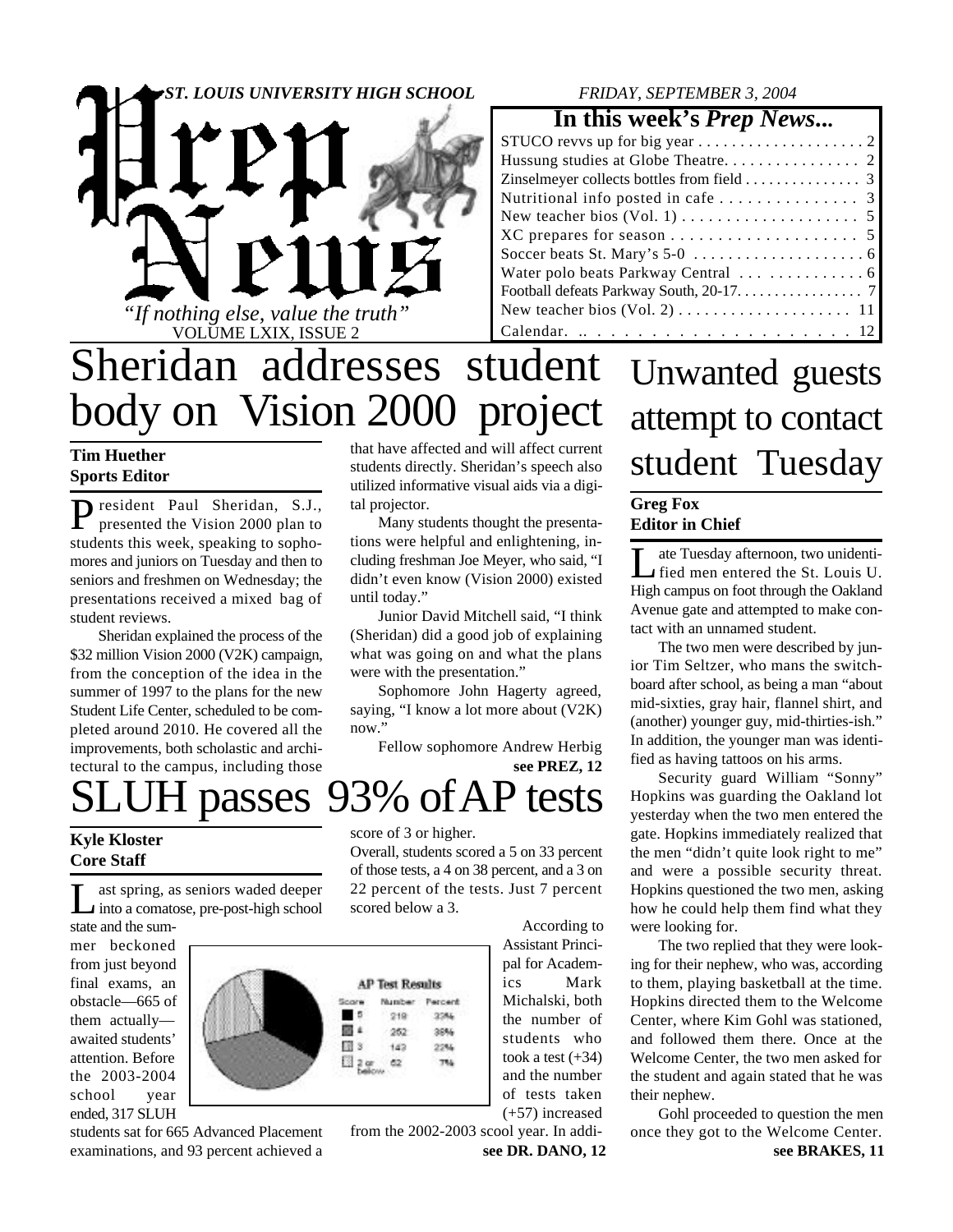### 2 **News** September 3, 2004<br>For '04-'05 school year STUCO prepares for '04-'05 school year

### **Greg Fox Editor in Chief**

Student Council<br>
Sunveiled its plans for the 2004-2005  $\Box$  unveiled its plans for the 2004-2005 school year at last week's class meetings. STUCO's plans for the year are comprised of three distinct goals as they build on the foundation of last year's STUCO.

"Last year, STUCO did a lot, so we're just trying to maintain that," said STUCO president Joe Eggleston, speaking of the rebirth of the Fall Festival and the newfangled quarterly Forum.

STUCO's first goal, according to Eggleston, is "to bridge the gap between students and administration." This goal will be accomplished by picking up where the previous administration left off and taking it a step further. At last week's meetings, STUCO extended invitations to club presidents to attend the forum meetings. In addition, STUCO has also

invited faculty and administrators to attend.

"We're hoping for more participation," said Eggleston. "When people have issues to bring up, we want them to know that this is the place to do it, rather than whining to your friends.... Having the administration there, kids will think there is more of a point to going (since) they can talk directly to the administration."

According to Eggleston, principal Mary Schenkenberg promised that at least one administrator will be in attendance at each Forum.

STUCO moderator Brock Kesterson said that STUCO "relies on the students to be their own leaders.... I constantly hear that (STUCO needs) to be the voice of the students. Well, now we're trying to do it, and where are the students?" In order to increase participation, STUCO will also make the meetings mandatory for representatives.

Keeping students better informed is STUCO's second goal, according to Eggleston. STUCO plans to do this by making the rounds during homeroom and utilizing the bulletin board outside their office.

In addition to communications goals, STUCO's third goal is to increase participation in CSP programs. According to religious affairs commissioner Marty Wilhelm, approximately 350 people participated in CSP last year. This year, Wilhelm wants to increase that number to at least 400.

In addition to speaking at the class meetings, Wilhelm has been visiting freshman homerooms and spoke at the freshman prayer service in hopes of increasing freshman participation. "It's important that we get freshman early to do CSP (so that) they'll continue to do it," Wilhelm said. "At the same time, I want to keep it open **see STUKIZZAL, 11**

# Hussung performs at the Globe in Londe

### **Brian Krebs Core Staff**

 $E$ nglish teacher and Shakespeare afi-<br>Cionado Chuck Hussung spent three cionado Chuck Hussung spent three weeks this summer at London's Globe Theater to participate in a course entitled "Teaching Shakespeare through Performance."

Hussung received an all-expenses paid trip from the St. Louis branch of the English Speaking Union of the United States. Hussung's ticket to London mainly came from his success in organizing a Shakespeare teacher workshop at St. Louis U. High, which took place last January.

From July 12 through July 30, Hussung participated in the course with 23 other English and drama teachers from all around the country. Hussung was obviously from the middle portion of the States, with the other teachers stretching out as far as Tuscon, Ariz., Portland, Ore., Philadelphia, Penn., and Ft. Lauderdale, Fl., creating a field of Shakespeare teachers that spanned the U.S.

Hussung explained that the program primarily consisted of six parts or "subjects."

Hussung and his colleagues began the course by touring the Globe Theater first with experts in the fields of the physical building and stage, and later with the heads of music and costumes. With the latter, Hussung learned about the painstaking effort the Globe exerts to ensure each play's authenticity.

The Globe doesn't try to recreate the music and costumes of Shakespeare's time with modern instruments and cloth. Rather, it limits itself to musical instruments and cloth that would have been used in Elizabethan London.

"The Globe Theater doesn't think that every performance of Shakespeare should be historically (accurate)," explained Hussung. "But they think they have a particularly fine opportunity to explore certain things about these plays because they have a theater much like the one Shakespeare was writing for."

Hussung attended all three of the

Globe's "Season of Star-crossed Lovers" productions: *Much Ado about Nothing*, *Measure for Measure*, and *Romeo and Juliet*. Before and after each play, the group would meet with the actors and critics to discuss the productions.

After their roles as passive observers of both the Globe and other productions, Hussung and the others put down their cameras as tourists and stepped onto the stage and into the shoes of the actors, ready to embrace the core of Shakespearean theater, the acting.

The Master of Movement, Master of Voice, and Master of Words not only took Hussung and the others through the very same exercises used to train the professional Shakespearean actors, but the coaches explained the meaning behind each exercise to help enable teachers to use similar exercises later in their own classrooms.

Hussung found one exercise particularly difficult. During the duration of the exercise, he was asked to run across the **see HAMMY, 11**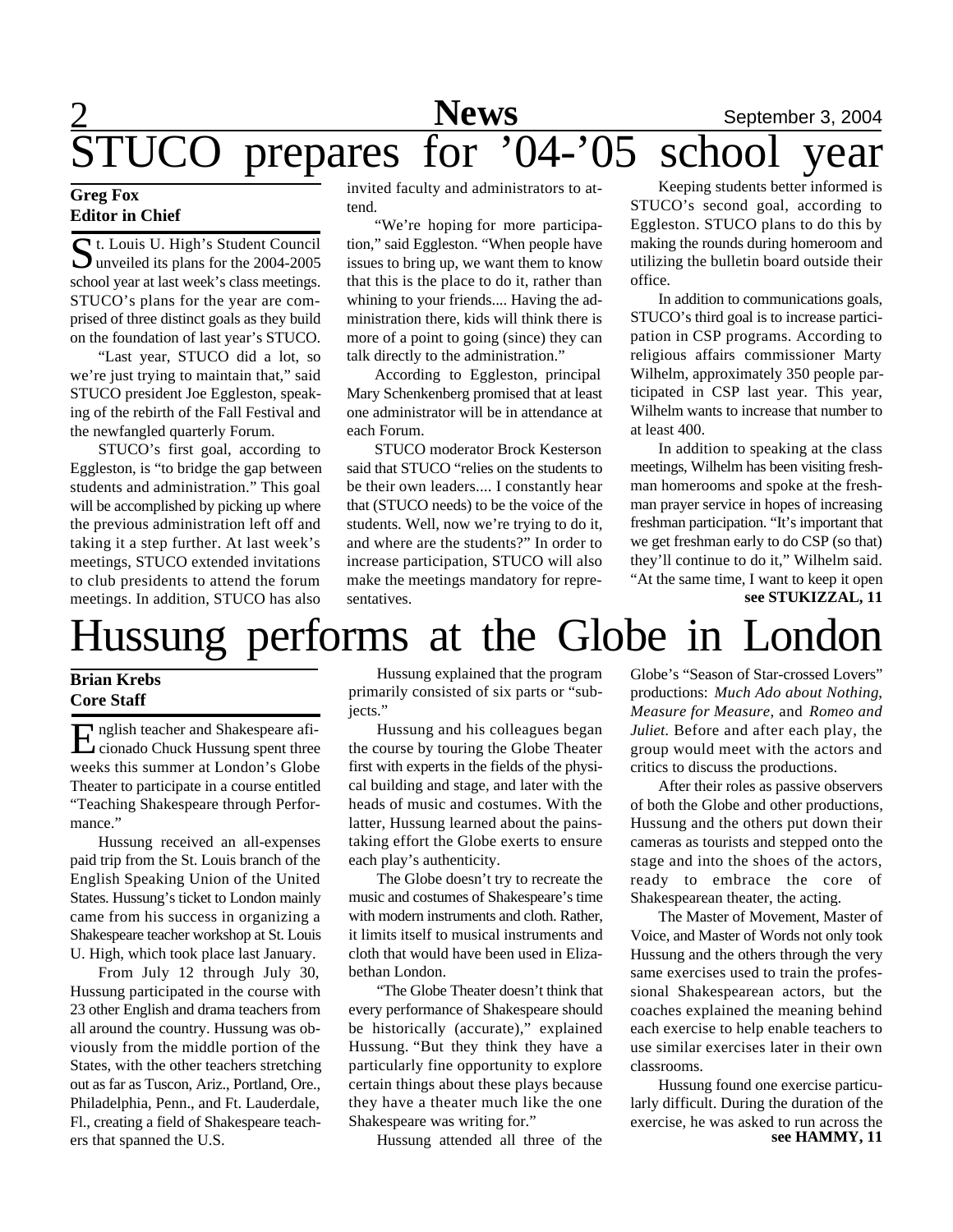### September 3, 2004 **News** 3 Zinselmeyer collects relics from stadium field **News**

### **Timo Kim Core Staff**

For approximately a century, they have<br>lain mere inches beneath our feet. or approximately a century, they have While generations of Jr. Bills have run, walked, marched, and sauntered over them, they have patiently waited for the day that someone would discover them and return them to the light of day. They wait no longer, now that a collection of glass bottles from beneath the St. Louis U. High football stadium once more exults in the expanse of the bright blue sky.

Their deliverance began in July, when workers from the Tarlton Construction Co. began work on laying the foundation for the artificial turf. Because they had to replace the drainage system for the foundation, the workers used a backhoe to dig a two by four foot trench along the inner edge of the track. This process displaced large amounts of dirt, which was left lying in piles to be carted away. These earthen mounds contained the collection of approximately fifteen elusive centenarians.

"I went down to the field, and (the workers) found (some bottles) and I found some," says Assistant Principal for Staff Development Art Zinselmeyer, "and I thought there was something there that we might like, but they turned out to be old bottles that were all nicked up."

Attracted by the brilliant colors and odd designs of some of the bottles, Zinselmeyer kept the bottles and later gave them to his son-in-law, Steve Vollmer, who collects and sells antique bottles as a hobby. Vollmer then identified the bottles as hailing from about the turn of the century.

Beyond the charm of their age, however, these bottles also do not conform to the "ordinary" uses of a bottle. While some are the generic milk bottles, cough syrup bottles, sundry medicinal bottles, and beer bottles, one of the bottles, which showcases a cowgirl and cowboy on its sides, apparently used to hold liniment. Perhaps the most extraordinary bottle was a small bottle that Vollmer thinks was a single-serve caviar container. Despite their eccentric origin, the bottles would not be considered valuable by collectors due to their poor condition and lack of any formal emblems or documentation of age.

Although the origin of these bottles is unknown, according to the archives of the Missouri Historical Society, the St. Louis High School Athletic Field occupied the ground where the stadium now stands, prior to the construction of the current

SLUH campus. The bottles might be a ghostly reminder from the visitors of that field from the past.

Although there are no plans to excavate the rest of the field for more "hidden treasures," Zinselmeyer does express interest in the possibilities of other construction projects of Vision 2000.

"Years and years ago, who knows how these bottles got dumped here," says Zinselmeyer. "It makes you wonder what we might find when they start tearing down the warehouses behind the school."



**Editor in Chief:** Gregory Price Fox **Sports Editor:** Timothy James Huether **Assistant Editor:** Alex Woodrow Sciuto **Advisors:** Frank Michael Kovarik, Sean Thomas O' Neil

**Moderator:** Stephen David Missey

# afeteria starts displaying nutrition

### **Brian Hubbard and Timo Kim Reporter, Core Staff**

S tudents entering the lunch line this<br>year may have noticed a difference  $\sum$  tudents entering the lunch line this on the wall beneath the menu. Since last year, the nutritional facts about all the food sold in the cafeteria were posted for anyone to see. However, this year, Food Service Consultants has publicized the change in an effort to expose people to the more healthful choices in the luch line.

Last year, this change came about through a combination of independent action on the part of the Food Service and public opinion. Many parents had expressed concerns about the lack of nutritional choices for the students at lunch, and people became more conscious of the nutritional content of their lunches.

"The Food Service we work for has mostly Catholic high schools and grade schools. Our main office worked up a program for everybody and sent out letters to all the parents and to all the faculty and staff everywhere. Now all the plate lunches, even in the grade schools, are healthy choices," says Manager Kathy Robtoy.

As a result, the nutritional facts went up in all the schools that the Food Service supplied. This year, however, the Food Service expanded the list with the help of school nurse Scott Gilbert R.N. to include some items which were not included in last year's list.

Examples of the changes include frying the french fries in an oil that is lower in fat, and baking the chicken patties instead of frying them. In addition, the deli and salad bars remain, as well as fruit juices and fresh fruit in the refrigerators.

How many students are paying attention to the nutritional information? Not many. Robtoy estimates that at most 5 out of about every 30 people who walk through the line actually look at the facts, and of these few, most of them are teachers, not students.

Said Robtoy, "(The Food Service) was trying to get awareness about healthy choices out there, and that's what we've done. The students just aren't looking too much."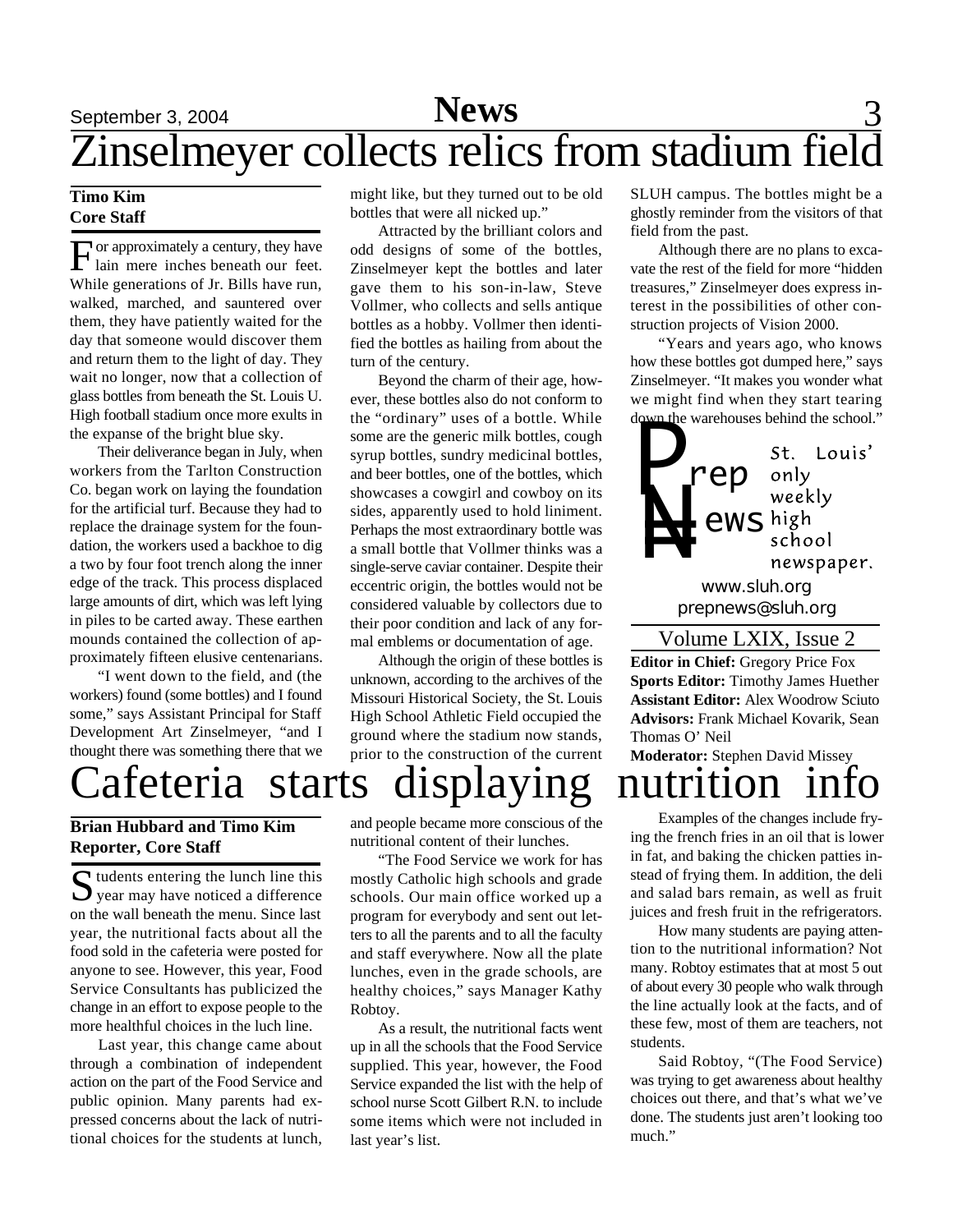### 4 **Sports News** September 3, 2004 **News**

### Thaman, Meyer return, Perrin fills in for semester *Kate Thaman Eric Meyer Michelle Perrin,*

### *Math*

### **Scott Mueller Reporter**

A fter three years away from SLUH,<br> **A** math teacher Kate Thaman has refter three years away from SLUH, turned from Clayton High to teach Geometry and Advanced Algebra II/ Trigonometry. A native of St. Louis, Thaman graduated from Ursuline Academy and then Maryville University, where she earned her teaching degree.

While her brother was a student at SLUH, Thaman's own relationship with SLUH began. Fr. Dick Hadel informed her of an opening in the SLUH math department. Having always known that she wanted to be a teacher, Thaman quickly applied for the position and was accepted.



Algebra I, geometry, and Algebra II/Trigonometry. She stayed at SLUH for three years before accepting a position at C l a y t o n High.

That year, she taught

At Clayton, she taught trigonometry and calculus for three years. In addition, as a lifelong softball player, she also coached the Clayton softball team.

Now, however, Thaman has returned to SLUH because she feels comfortable around the faculty here and likes how the students are intelligent and challenge the teachers to improve themselves. In addition, having grown up in Catholic schools, she missed the spiritual aspect of SLUH during her tenure at Clayton.

Outside of school, Thaman has recently gotten engaged and is building a house. She also plans to volunteer to coach softball.

### **Charles Ullmann Reporter**

E ric Meyer has once again returned to<br>his alma mater, this time to step in for  $\Gamma$  ric Meyer has once again returned to English teacher Terry Quinn, who is on sabbatical this year. After graduating in 1992, Meyer attended Fontbonne University, where he received his bachelor's degree in English. After graduating from Fontbonne in 1996, he returned to SLUH to teach in the Alum Service Corps.

After finishing his service at SLUH, Meyer attended Boston University to study w i t h



Oddly enough, the man Meyer replaced, Quinn, is currently studying under Pinsky and Walcott at Boston U. during sabbatical.

After Boston University, Meyer went on to work for seven years in the adversting and banking industries in St. Louis.

Some time before he was hired to take over for Quinn, Meyer decided that he wanted to return to the field of education, and he is now nearing completion of his teaching certificate at Washington University. This year, Meyer will be teaching English to sophomores and Poetry to seniors.

### *Science*

### **Killian Hagen Reporter**

A fter science department chair Eric<br>Laboube decided to go on sabbatical fter science department chair Eric for the first semester of the 2004-05 school year, someone equally qualified was needed to fulfill the role of physics teacher. Enter Michelle Perrin.

Having taught physics and calculus at Nerinx Hall for ten years, Perrin has the necessary experience to handle the material and students of St. Louis U. High. In addition to Perrin's obvious capabilities as a teacher, she has a master's degree in civil engineering from Kansas State University, as well as a master's in electrical engineering from the University of Missouri-Rolla.

After leaving Nerinx Hall two years ago, Perrin taught robotics at Rolla until long-time friend Laboube offered her the position at SLUH. "Eric wanted to go on sabbatical last year, but it wasn't a good time. He knew I (had) recently finished my master's (degree), and I was about to start a new job, so he thought it was a good time to ask."

Perrin will teach at SLUH for one semester, when she will return to her



position as an educational technology consultant with Vernier Software, the same company that makes the electronic sensors used in SLUH science rooms.

When asked why she accepted the offer to teach at SLUH, Perrin responded, "My son graduated in '96, and I think SLUH is a fabulous place."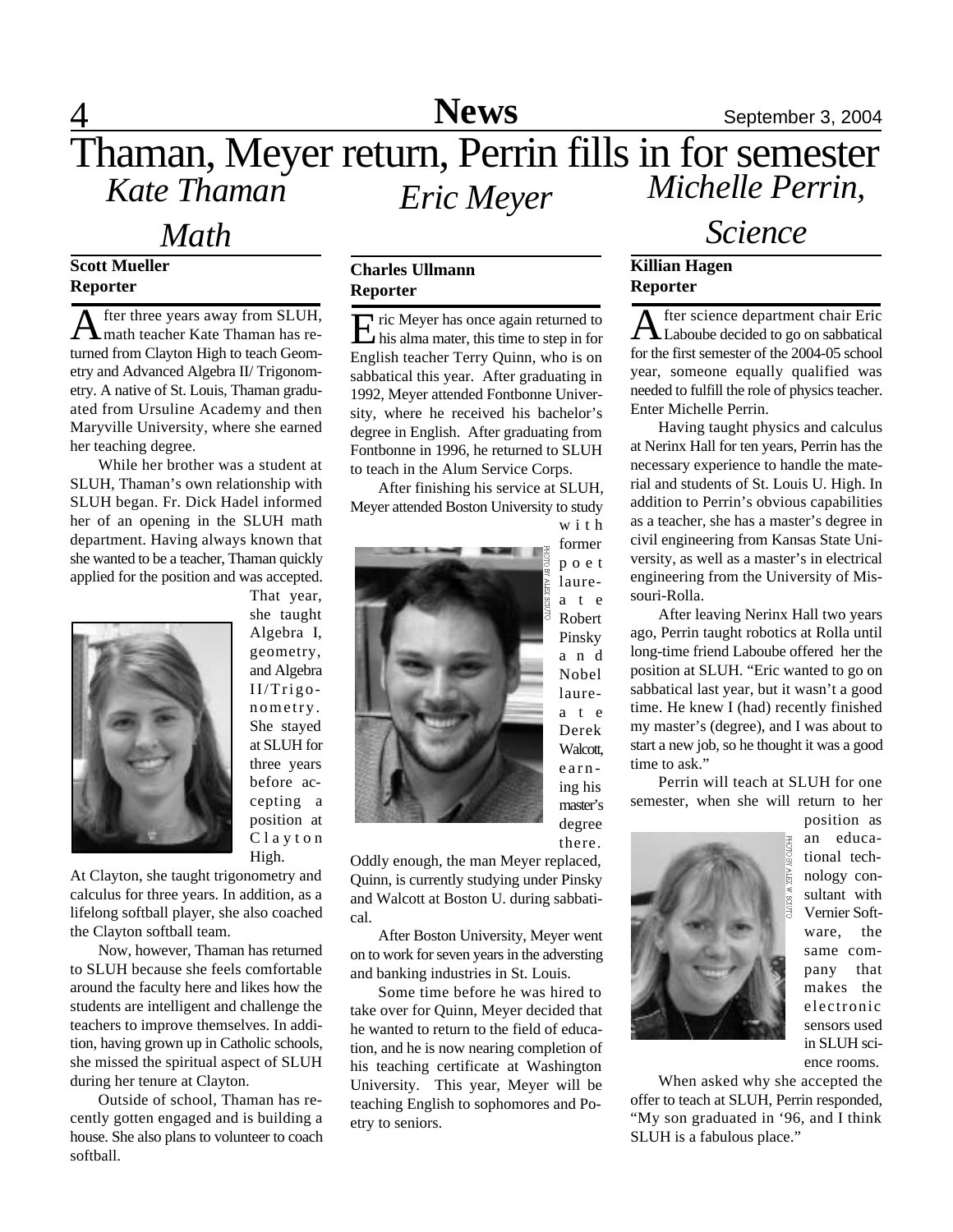# XC hopes summer conditioning will pay off

### **Henry Samson Reporter**

It's September again, and to many dis-<br>heartened youngsters who can now only t's September again, and to many disremember the lazy months of the summer past, the beginning of school means quizzes, tests, teachers, and winter. But for the few, the proud, the cross country runners, September also means the beginning of racing season.

While head coach Jim Linhares always brims with sheer excitement at this time of year, he has even more reason to be excited these days. If you see him in the hall smiling or walking with a little more spring in this step, he'll tell you it's because, "as a coach, sometimes I can just feel it. We're lined up physically and spiritually to have a spectacular year."

If the cosmos haven't already lined up for the seniors, they will soon. This year's team, seniors especially, personify the words of Ralph Waldo Emerson: "Nothing great was ever achieved without enthusiasm."

A man of few words, captain Charlie Samson, had his two cents to put in on the season: "There's no group in the state that will have as much fun as we have already had before the season even started."

However, the usual questions have to be answered. Who will be the top seven? How will the team fare against state powerhouses West Plains and Liberty? What does November hold for the Jr. Bills?

Some questions will remain unanswered until race day. But the four senior captains hope to quell the expectations right from the get go. Alex Muntges, who has struggled with injury in the past, is healthy and potentially the premiere runner in the area. Samson is returning from a successful track season with a 1:58 800 meter to his credit. Danny Meier, who finished 52nd in the state meet last year, is back in form, and Joe Carlson also returns with a wealth of varsity and state experience.

Luckily for them, five more uppperclassmen are fighting for the other three varsity spots. Seniors John Kelly and Matt Dirnbeck, and juniors Ben **see X-CITING, 6**

# Soccer starts with 5-0 defeat of St. Mary's

### **Andrew Schroeder Reporter**

Picking up right where they left off last<br>season, the 2004 edition of season, the 2004 edition of the Martelbills kicked off the season Tuesday with a 5-0 win over St. Mary's.

St. Mary's never really had much of a chance, struggling all night to get the ball into the SLUH end of the field. The Jr. Bill defense lived up to its expectations by dominating the St. Mary's forwards and keeping the ball in St. Mary's zone almost the entire game. St. Mary's finally got their first and only shot off with only six minutes remaining in the second half; goalkeeper Wyatt Woods made the save with no trouble.

The U. High offense, on the other hand, was relentless. They pounded seven shots on goal in the first half before they finally

put one away. With 6:20 left, sophomore Matt Leinauer poked SLUH's first goal of the year over the sliding St. Mary's goalie and into the top of the net. Going into the halftime break, the Jr. Bills were up only 1-0 after missing a couple of other scoring

### opportunities.

Head coach Charlie Martel attributed the lack of goals in the first half to the inexperienced front line, which starts a



**Junior forwardTom Irvin makes a run on the goal in Tuesday's game vs. St. Mary's. Irvin scored two goals in the 5-0 win.**

senior and two juniors.

At half time, "We made a couple of adjustments, just to make things simpler," said Martel, a move that paid off early in the second half as the offense came alive. Five minutes into the period, junior forward Tom Irvin scored the first of his two goals in his varsity debut; his second came just three minutes after the first, making it 3-0 in favor of the Jr. Bills.

Martel described Irvin as a great fit for the team because he is "big, active, and talented" at the forward position.

Senior Luke Schlafly and sophomore Rusty Brooks each added a goal to finish off the scoring onslaught. Cruising to their first win of the year, the Jr. Bills ended up dominating St. Mary's in the shot column, 15-1.

Tomorrow, the Futbolbills will be on the road again as they journey out west to face an improved Jefferson City team from last year's young squad. Also, come out and cheer on the defending state champs at the CBC Tournament next week, where the Soccerbills are matched up against MCC rivals Vianney on Tuesday and #1 nationally-ranked CBC on Thursday.

But tonight, the team travels to the east side to take on a tough Gibault team in a game that Martel believes "will be decided by one goal." Come support your Jr. Bills at Oerter Park at 7:00 p.m.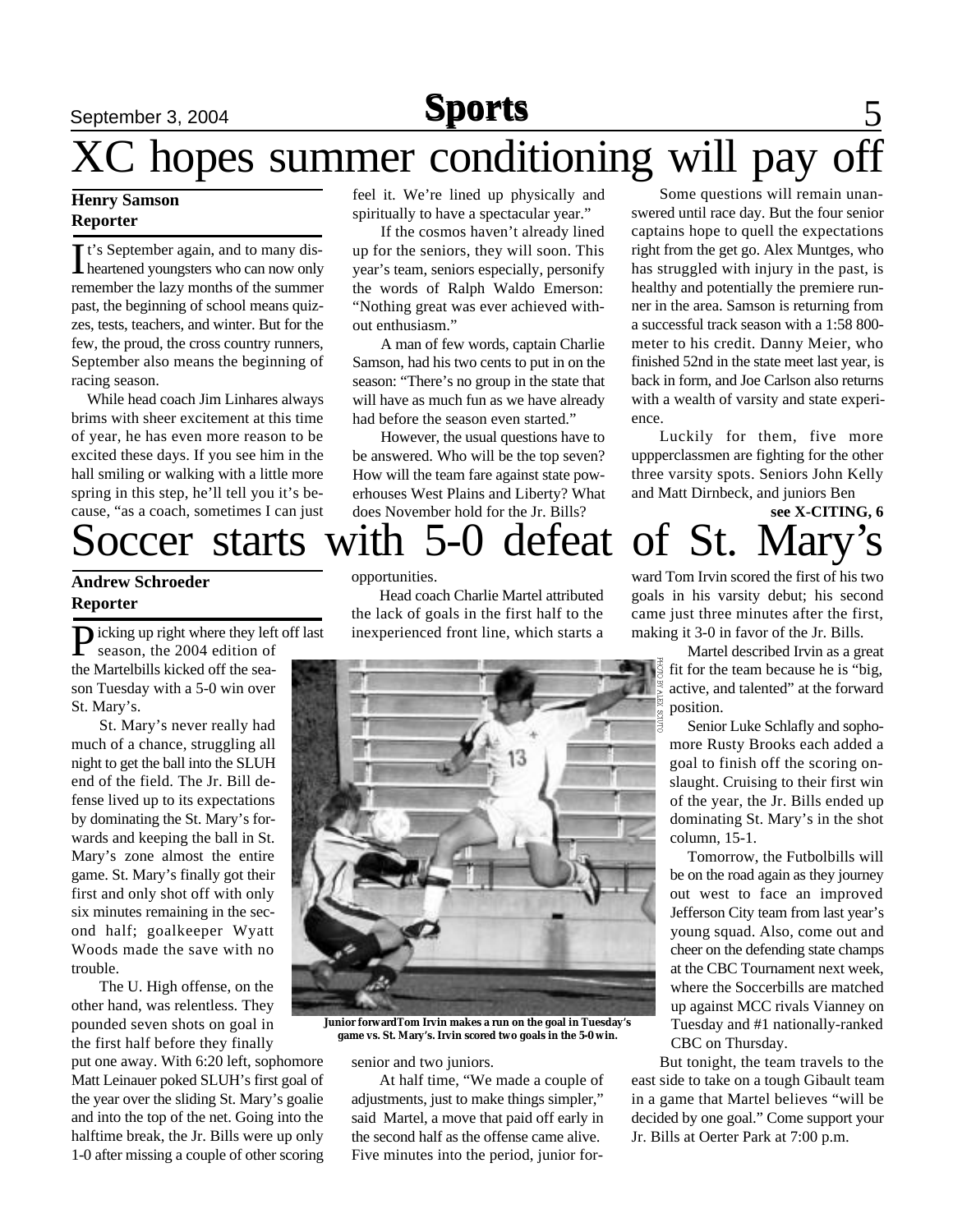## **Sports**

# **6** Sports September 3, 2004  $H_2$ O polo tops Parkway Cental  $\frac{X-CITING}{(from 5)}$

### **Zack Berndsen and Jon Dombek Reporters**

On Tuesday, the 2004 Jr. Bill water<br>polo team had its season opener at n Tuesday, the 2004 Jr. Bill water Forest Park Community College against Parkway Central, emerging victorious, 13-6. Not expecting a hard game, the team still knew they had to play their best, seeing this game as a great opportunity to test their skills and come together as a team for the first time this year.

The Jr. Bills took an early lead with opening goals from seniors Tim Heafner and Eric Appelbaum.

The juniors made their presence on the team known by scoring 5 of the 13 goals of the game, with Ben Favier, Mark Abram, and Matt Ampleman scoring two goals, one goal, and one goal, respectively. Senior Adam Trafton had a great comeback after being injured for a substantial chunk of the preseason practices. The Jr. Bills' momentum was broken sporadically by the Colts' six scattered goals, but the superb goaltending of senior Rick Bettger (saved 7 of the 10 shots he faced) ended their attempt at a comeback.

Even though the team looked good overall, coach Paul Baudendistel felt there were still areas of weakness in which the team needs to improve before they face some of their tougher competition later on in the season.

Junior Wes Going agreed, saying, "There are a few things we still need to work on before we play more challenging teams like MICDS."

# *PN* Nightbeat *Football beats No. 6 Parkway South, 20-17*



 **In what looks to be a good omen for the rest of the year, the Junior Bills beat the No. 6 ranked Parkway South Patriots last night, 20-17. Their win was manufactued by the offensive fireworks of junior running back Stephen Simmons (23, above) who had 245 yards on 24 carries. Senior linebacker Will Holleman led the defense with 8 tackles. The defense also came up with two turnovers, as junior free safety Eric Hunt had one interception and senior linebacker Phil Spakowski recovered a fumble. SLUH came back**

**from 17-13 to win the game. —compiled by Bryan Glaenzer**

### (from 5)

Murphy-Baum (who, at 40th place, was the Bills top finisher at state last year), Drew Kaiser, and Mike Jonagan can all run together at the front of a race and will provide a bulk of strength all season long.

An elite group of runners from the team showed their dedication by going to a week-long cross country camp in Madison, Wis., in July. With a week of intense training before the season started, the Jr. Bills were able to get right into the routine at practice.

"We ran 12 miles on the first day!" remarked an exhausted Samson.

Despite such talent and depth, Linhares cautioned, "Even though this is the most talent I've ever seen, talent and potential don't add up to much until the races."

Echoed Muntges, "We're definitely able to compete for the state title, but we'll have to keep working."

A team is much more than top members, though. The junior varsity team is once again loaded with uncontrollable potential. Senior Pat Mannhard, who is in the scoring bunch on the JV team, has been repeating sometimes to himself for the past two weeks, "We're gonna sweep, we're gonna sweep."

Sweeping in cross country is a perfect score of 15 points, where a single team places runners 1-5 in the race, a goal not out of reach for the JV team.

Now to the newbies. Twenty-four freshmen have joined the tradition and are hopeful that they will continue in the winning footsteps of their forebears. With the likes of Chris Murphy and Matt McBride, the freshman are already shaping into a formidable team.

Enough talk, though, it's time to race! The season officially opens this afternoon over the hallowed streets of St. Charles. The First Capitol Invitational at McNair park is the first stop on the Billikens' march to state. The varsity team runs at 4:30 p.m. with the JV team following at 5:30 p.m. today. If you can, come and cheer like the wild Bills you are, and feel free to checkout the team's web site, which turned three years old this past August, www.sluh.org/xc/  $\sim$  htm.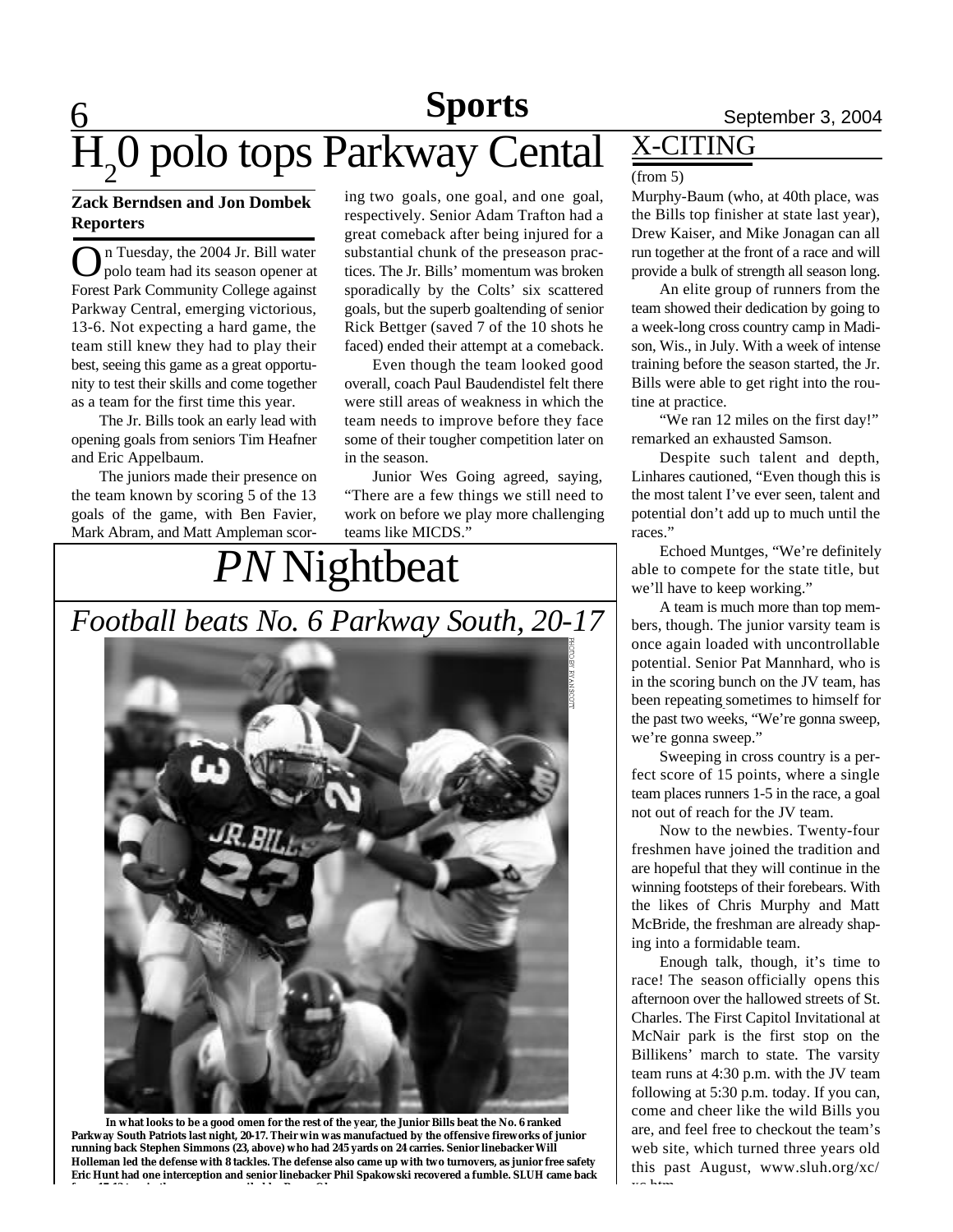*Computers*

### **Seth Clampett Reporter**

A St. Louis U. High alumnus, Jon<br>Dickmann, '96, returns to join the St. Louis U. High alumnus, Jon computer science department. While attending SLUH, Dickmann completed his work grant for three years by helping out computer technician Bob Overkamp. Dickmann has replaced Overkamp, who retired last year.

After graduating from SLUH, Dickmann attended Bradley University in Peoria, Illinois, graduating in 2000



with a degree in computer science. He then went to work for Color Associates, a company that designs artwork for packaging companies. He left Color Associates to join jWeb, where he

worked as a web programmer.

Earlier this year, he left jWeb when he learned of an open position at SLUH.

Some of the things Dickmann hopes to accomplish, outside of handling the school's many technical problems, include creating file storage for both the faculty and the students and making email accessible at home.

Dickmann describes the first two weeks of school as "a quiet storm, where small things piled up and snowballed into something large. We've begun getting things under control again, so it's been okay."

### September 3, 2004 **Sports** 7 Three alums return as staff in '04-'05 *Jonathan Steiner: Jon Dickmann: Math Eric Elz: Theater*

### **Seth Clampett Reporter**

A fter five years, Jonathan Steiner, '99,<br>returns to his alma mater as a tempofter five years, Jonathan Steiner,'99, rary replacement for Rebecca Ferrigni,

who is currently on maternity leave.

This year will be the tenth year Steiner has been involved in Jesuit education, beginning with his education at St. Louis U.

High. After graduating from SLUH, Steiner attended John Carroll University in Cleveland and double majored in math and English.

Steiner returned to St. Louis to participate in the Alum Service Corps, teaching English and math last year at DeSmet, and experience which he described "as both fun and difficult, teaching two different subjects every day."

Steiner hopes to incorporate more technology into the classroom during his brief teaching career at SLUH. When the year finishes, he hopes to go to graduate school next fall.

Steiner's other major passion in life, outside of education, is rock and roll. His greatest rock accomplishment was playing at Mississippi Nights with his former band, Shell, playing guitar and drums.



### **Alex Sciuto Assistant Editor**

This may be Technical Director Eric<br>Elz's first year teaching at SLUH, **This may be Technical Director Eric** but Elz, '95, is by no means a stranger to SLUH. Besides having been a student, Elz has worked for the past three years as the theater's assistant technical director.

Last year, former techincal director Scott Sanders decided to return to graduate school. Elz decided to take on the job, including teaching Sanders's Introduc-

tion to and Advanced Theater Tech classes.

After Elz g r a d u a t e d from SLUH in 1995, he att e n d e d Truman State University and received a de-



gree in theater tech. With his freshly printed degree, Elz traveled all the way west to Oregon where he worked "in a scene shop, buildin' scenery," in Elz's words.

While Elz was still living in Oregon, he learned of an opening in SLUH's theater for an assistant technical director. "I initially said no, but I rethought it, and I came back," said Elz.

One of the biggest changes since becoming technical director has been the addition of teaching duties. Lecturing was initially difficult for him, but now that he is in the workshop teaching, he "(finds) it pretty easy and rewarding."

Because the responsibilities of technically running the theater are so large, the Fine Arts department hired Courtney Sanazro to help Elz out part time. Sanazro has been focusing on building the sets, allowing Elz to focus on everything else.

Elz looks forward to the year filled hopefully with some "really really big and interesting" sets and fanciful lighting and sound.

### THIS WEEK IN *PREP NEWS* HISTORY

### **By Bill Sheahan September 7, 1984**

It wasn't that big of a deal," responded<br>Mr. Kornfeld when asked about his It wasn't that big of a deal," responded thwarting of a possible rape; nevertheless, it was a good example of civic responsibility and of quick thinking in action.

On Wednesday, August 22nd, shortly after coaching football practice, Mr. Kornfeld heard screams while jogging down Lindell Blvd. through Forest Park.

Turning around, he saw an hysterical woman shrieking as a strange man threatened her. Mr. Kornfeld ran to the woman's aid, causing the assailant to flee into the park.

"Fortunately, the man had not yet attacked her, but it was obvious what he intended to do. He had supposedly been following her, and when he closed in on her, she jumped out into the street and began yelling," explained coach Kornfeld.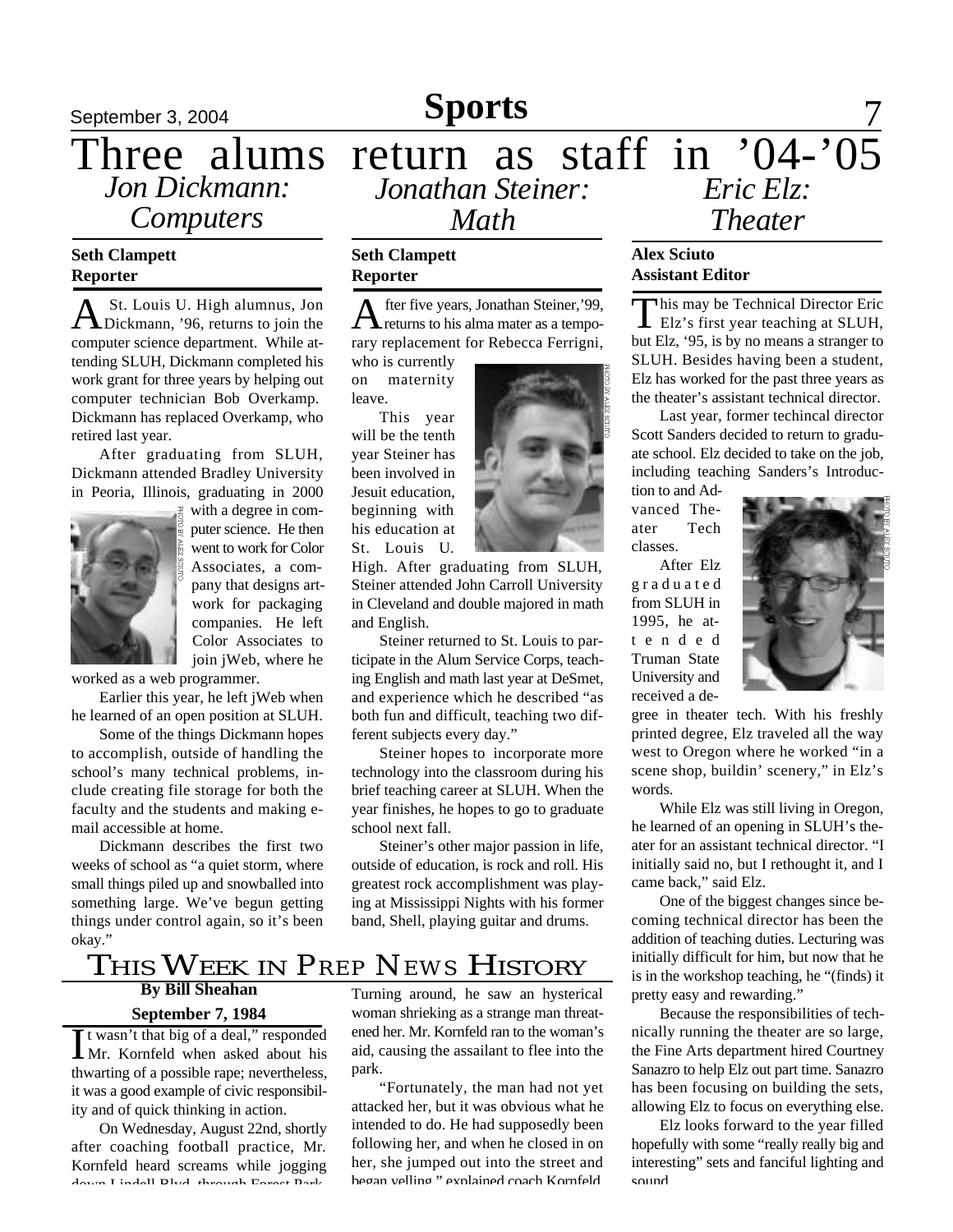# 8  $S$ cience Club ventures to

### **Dustin Sump Reporter**

This past July, SLUH teachers Steve<br>Kuensting and Joan Bugnitz took 13 his past July, SLUH teachers Steve SLUH students to Rocky Mountain National Park in Estes Park, Colorado. There, they planned to build on the three days of classroom experience they received in wildflower identification by sketching the flowers and learning about each species' unique features.

The first wildflower survey took place at the Cub Lake Trailhead. Immediately upon arriving, Kuensting identified dozens of flowers, and the class unpacked their pencils and paper to note and sketch them. As the day wore on, the group sped up to avoid Cub Lake's violent afternoon weather. Still, Dustin Sump noticed a parasitical plant which turned out to be a rare find called pinedrops.

Sunday, the class headed up to the tundra via the dirt Fall River Road. After stopping at the interesting Alluvial Fan and studying evergreen trees on the way up, everyone got out on the tundra to search for flowers. Stepping gingerly over the delicate hundred-year-old tundra grasses, each student searched for unknown flowers to draw and identify with Bugnitz's assistance.

After working for some time, the party finished the drive to the Alpine Visitor Center and saw herds of elk along the way. At the center, most of the group made it to the high point along the Continental Divide, which is over two miles above sea level. Then they raced down to the vans to avoid the hail and lightning storm that was approaching.

 Many would call the following day the highlight of the trip because the pack concentrated on simply beating the weather and making it to Black Lake, an alpine lake just barely above the tree line. After setting out from the trailhead and navigating through some crowds at the scenic but popular Alberta Falls, everyone made it to the mouth of Glacier Gorge. There, rainy skies and hard winds dampened everyone's spirits, as lightning threat-

# **Sports**<br> **Nentures to Colorado**

ened to prevent anyone from safely reaching Black Lake, still about three miles away.

However, the pack pushed on, occasionally stopping to investigate new flowers, and by about 12:30 p.m. they made it to Fall Lake. Like a sign from God, the sun came out and the skies cleared while everyone ate lunch on the lakeshore. So, everyone went ahead and climbed to Black Lake with a few pleasant natural surprises along the route. There was a herd of elk grazing just along the trail approaching the lake, and numerous stands of Colorado columbine, a beautiful flower that no one had seen yet.

Once at the lake, everyone took a breath, soaked up the grand view, but quickly prepared to race down the mountain to avoid another storm. Unfortunately, the storm caught the Jr. Bills and soaked everyone to the bone.

The next day, the field biology crew stayed in camp to recover, relax, and catch up on flower sketching after the exhausting previous day. However, this day of class work allowed the class to spend the last day in the park exploring the southern Wild Basin area of the park.

After getting a relatively early start, the group began to see how far they could get on the hike: possibly to Bluebird Lake, about five miles distant, but over a thousand feet higher.

By midmorning all the students arrived at Ozul Falls, a spectacular cascade where students were able to climb up and cool off in the mist.

Then, after a lunch under a ledge facing Long's Peak, the class proceeded through a massive fire cut in the landscape from the great Ozul fire over 26 years ago. Despite the destruction, fire is a good thing for a healthy forest because it kills the weakest trees and opens up space and sun for greater wildlife diversity and density.

The huge burn area also was a lightning risk, so the group only made it as far as Ozul Lake before having to turn back early because another storm was coming, and no one wanted to get caught in the open ground in a lightning storm.

That evening the class celebrated its academic and physical achievements with copious amounts of pizza and cookie dough ice cream, and by the next morning everyone was ready, but somewhat unwilling, to leave this amazing landscape and group. After a long drive home through more thunderstorms, everyone made it back okay.



**Junior Mike Bannister enjoys last Friday's STUCO Back-to-School Mixer with a few friends.**

BACK TO SCHOOL MIXER: BY THE NUMBERS 3800 STUDENTS 1000 GLOWSTICKS PURCHASED 440 "SLUHLANDER" SHIRTS SOLD ALL WEEK 4 JOHNNY-ON-THE-**SPOTS** 2 DJ<sup>S</sup> 2 UNINVITED PHO-TOGRAPHERS ASKED TO LEAVE 1 POLICE CALL 1 TENT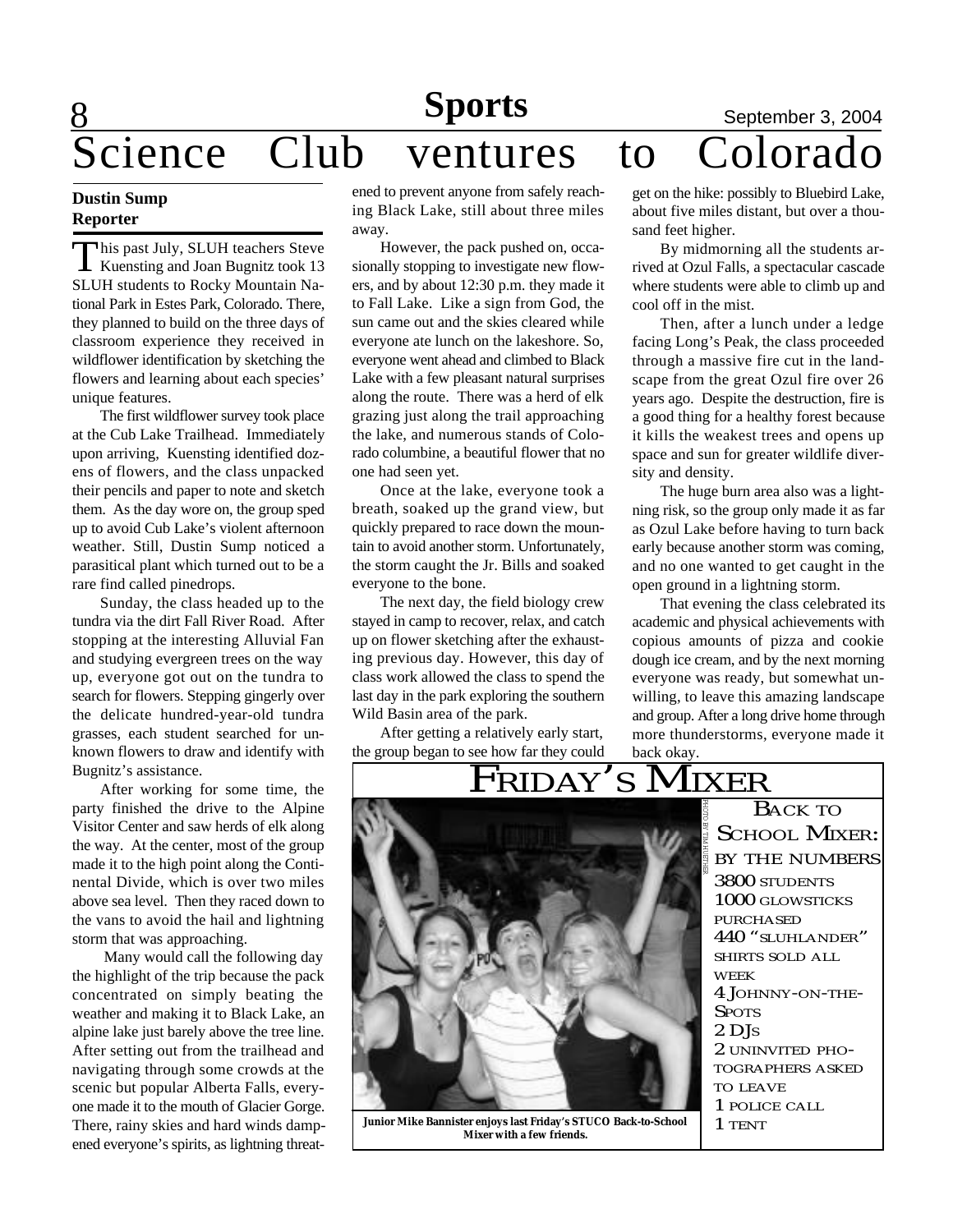# **September 3, 2004 Feature** 9 Church and culture: Knapp's sabbatical

### **Alex Sciuto Assistant Editor**

From perspectives both speculative and practical, Jim Knapp, S.J. spent his year-long sabbatical studying the human person and John Paul II's theology of the human body at the Pontifical John Paul II Institute for Studies on Marriage and Family.

Knapp took ten classes and audited three over two semesters. Classes ranged from Marriage as a Following of Christ to Bioethics and the Family to the History of the Notion of the Person. "I took a lot of classes," Knapp said.

Not only did Knapp take many classes, but many of his teachers were leading figures in their fields and the authors of many books. "I was exposed to some very, very, very good teachers. A couple of them were people I read for years, and (at the institute), I got to meet them and not only meet them but got to be in their class, and I got to drop by their office and talk any time I wanted to," Knapp said.

Two prominent professors Knapp studied under were David Schindler, an expert on the 20th century Swiss theologian Hans Urs von Balthasar, and William E. May, a moral theologian who writes on medical ethics and sexuality. Both men are "well published and highly respected," according to Knapp.

The Catholic position and teaching on the human body has changed radically since Knapp first became a priest in 1981. "During this papacy, the Church's teaching on sexuality and the body has deepened immensely. All that theological developement happened after I had left school. This has happened since I was ordained and since I got my master's degree in theology and my licentiate."

While some classes, such as History of the Notion of the Person were "really speculative," others had more practical implications for Knapp as both a teacher and Catholic. The Faith and American Culture: New Evangelization course centered on how American culture has changed people's ideas on individualism and rationalism.

"Look at the way marriage, sexuality, life choices are discsussed in our culture or our politics or our freedom of choice in abortion. The turn to the subject has been the individual as autonomous and 'I get to do what I think I ought to do.'"

This new shift in thinking, Knapp argues, came from the roots of our culture, the American Revolution and the Enlightenment. "If you look at a lot of the literature that came out of the Enlightenment, a lot about government and individual rights that came out of the American Revolution, if you look at Locke and Rousseau—every man is his own king, and we should have minimum of law. Law is necessary to keep you from killing each other, and so the only time we need laws is when your individual rights buck up against mine. It's a very cold, almost brutal view of law."

While this view of law and government prevails in contemporary America, Knapp studied a view John Paul endorsed and has written on, which stresses "the acting person as responsible to and for other responsible persons." Knapp elaborated: "When we're born, we're born as individuals in relationships. Babies don't come out of bubble gum machines or spontaneous combustion.... John Paul's teaching is that we find ourselves not in our individuality but in our relationships. The conscience is supreme, but the conscience must be constituted in community. What's the whole motto of the school? In other words, it's not just every man for himself."

Knapp said that the point of all of his classes was "to critique the culture and to bring the gospel to bear on the culture so that the culture becomes more humane (and) more divine."

Other classes were almost tailor-made for Knapp's senior Christian Life Choices classes. In Redemption of Sexuality, Knapp studied the topics of contraception, homosexuality, premarital sex, and adultery—or as Knapp puts it, "all that stuff."

Teaching Catholic sexuality often comes off as moralism or legalism, says Knapp: "I'm a teacher in the name of the church. This is what the church teaches, and the church speaks with the authority of the Holy Spirit, so by God you'd better do it." But, Knapp adds: "But the way John Paul looks at (sex), (is) that to be fully human, to be fully fulfilled and fully happy, we have to live out our sexuality as a gift."

"If we make a statement that sex before marriage is inappropriate, that sex before marriage is not what it's supposed to be, then we know why. It's because the sign of sexual intercourse is a sign of commitment." Knapp continued: "The redemption of sexuality is being called back to the original purpose for which the gift of sexuality was given to us whether in- or outside of marriage.... It's all about gift, not self-seeking."

Knapp hopes to apply what he has learned to his classes. "If I can help the students understand what the Holy Father said about the meaning of sexuality and the body as something that expresses a person's ability to give themselves totally, then they will understand the reasons why the Church has its teachings about when sexual relations are appropriate and good."

Knapp continued: "I don't think there's anything that infuriates a human being more, especially a teenager, than to be told that he can't do something, and then ask why, and receive 'Because I said so.' We as a people with a mind want to know why things are right and why things are wrong, and I think the Pope has the best explanation for why things are right and why things are wrong that I've seen.'

But even more than topics for teaching, Knapp's actions and language reflect his education and study. "I have not said, 'Here is what the Pope said and here is what it means.' I think (my sabbatical) has colored the way I teach the subjects. The Pope issues a pretty severe critique on parts of western culture individualism, selfishness, and especially using other people as things—and so I find that comes across as I talk in an unplanned way." When Knapp preaches he finds "echoes of what I (studied)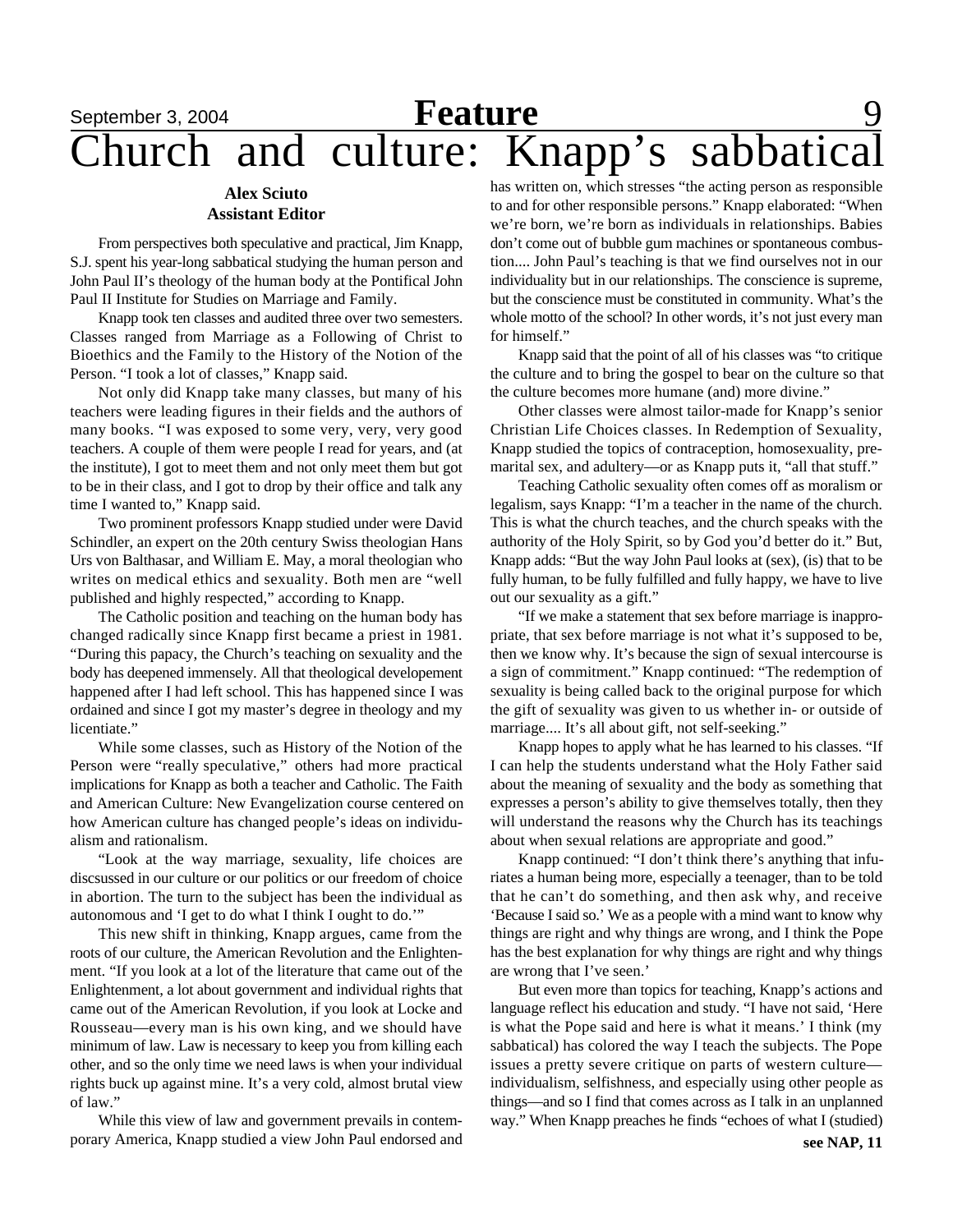# 10 **Sports News** September 3, 2004 BRAKES

#### (from 1)

Gohl said that she also "knew they didn't belong here." Gohl took the men's names and contacted Assistant Principal for Academics Mark Michalski. The men then left, but according to Hopkins, said they would be back to pick up the student at 3:00 p.m.

Gohl said that while the men were asking her questions and while she was asking them questions, only one man did the talking. She said that he "seemed to be nervous" throughout the questioning.

Administrators and security guards then called the student to check if the men were indeed his uncles. The student did not have any knowledge of uncles with tattoos. "(The student) didn't have any idea who they were," said Michalski. "That's what led to the call to the police."

After the men left the building while administrators were responding, Hopkins followed them out of the building, at which point they left the way they entered. They were last seen proceeding on foot towards Kingshighway.

The student said he was "confused" by the unexpected visit and did not know who the men were. "I had no idea who these people were and why they were at

# STUKIZZAL

#### (from 2)

to (upperclassmen)... that's how we'll get bigger numbers."

Eggleston also cited as STUCO's main internal goal to "hold each other accountable." Kesterson said that there had been problems with STUCO members being accountable for their actions in the past, such as not attending forum meetings. In response to this, STUCO has initiated a "three strikes" policy for members.

Outside of formal goals, STUCO plans to bring back old student body favorites with new twists. Spirit Week will be back in force in mid-September, featuring all the hoopla Jr. Bills are accustomed to, such as Wet Billies and Crazy Clothes Day, along with the new

my school," he said. When he found out that the men were there to pick him up, it confirmed for the student the fact that he did not know them. After Michalski ascertained that the two were not the student's uncles, he called the police.

The student did say he had lost his wallet during freshman year and speculated that the men could have found it. Other than that possibility, the specific student requested appeared to be random.

Two policemen responded to the call and questioned the parties involved.

Michalski said that the men were suspected by security because they entered the campus on foot, "their questions were odd, and they didn't seem to have a real purpose there."

Hopkins said that events like this are rare, and that this is the first time such an event has occurred since he was here. Hopkins also said that SLUH is now formulating a plan whereby Hopkins will verify whether or not visitors are expected before they are admitted to the grounds. Michalski said that the current plan worked well, and that "security did exactly what they're supposed to do."

Despite being shaken by the visitors, the student said he still "feels pretty safe" at school.

Jr. Bills Idol, which will be modeled after the pop culture golden calf *American Idol*. The fall pep rally will be held Oct. 8th before the DeSmet football game.

STUCO also has big plans for the Fall Festival, which was ill-attended last year due to rain. According to Eggleston, STUCO has its sights set on renting sand for beach volleyball. As of press time, STUCO was still seeking administrative approval.

Said Kesterson of the new STUCO: "Last year's STUCO set the groundwork for the future, but already... This group (has) taken it to another level, which I'm really excited about. They're self-motivated, which is important for what we want to do."

### **HAMMY**

#### (from 2)

stage making a human sound, such as a sigh or a groan, while speaking his line. At one point, he shouted out of frusturation, "Too many things!"

As a sort of a final exam for their acting classes, Hussung and the others were divided into four groups, given a Shakespearean director, and assigned a scene from *Othello* to present.

Hussung's director, Tamara Harvey, had directed the summer's production of *Much Ado about Nothing*. "She did wonderful things for me. She got me to go bigger, in terms of voice and personality, then anyone's ever been able to pull over before," Hussung said.

Finally, Hussung and his companions began to focus more on how they could pass along their newfound knowledge of Shakespeare, be it through the text, the action, or a mixture of both. They "would take us through theater games and ensemble pieces," explained Hussung.

Back at SLUH, Hussung is deliberating on how this course will change his style of teaching.

"What I want is impossible," explained Hussung. "Not to give up any attention to text, while adding more of the concerns of the drama, and more active work for the students, so they spend more time on their feet. You can't add those things without taking away. I always try to do this but I think I'm going to have a better sense now."

Stressing the importance of a student performing Shakespeare instead of merely reading the text, Hussung clarifies that a person is more likely to remember "what you've embodied (through performing) rather than just heard."

Hussung concluded, "The real foreign country I visited this summer was the world of drama, and I got to get inside another way of thinking about these plays."

The United States is a land of free speech. Nowhere is speech freer—not even here where we sedulously cultivate it even in its most repulsive form. — Winston Churchill Quote o' the Week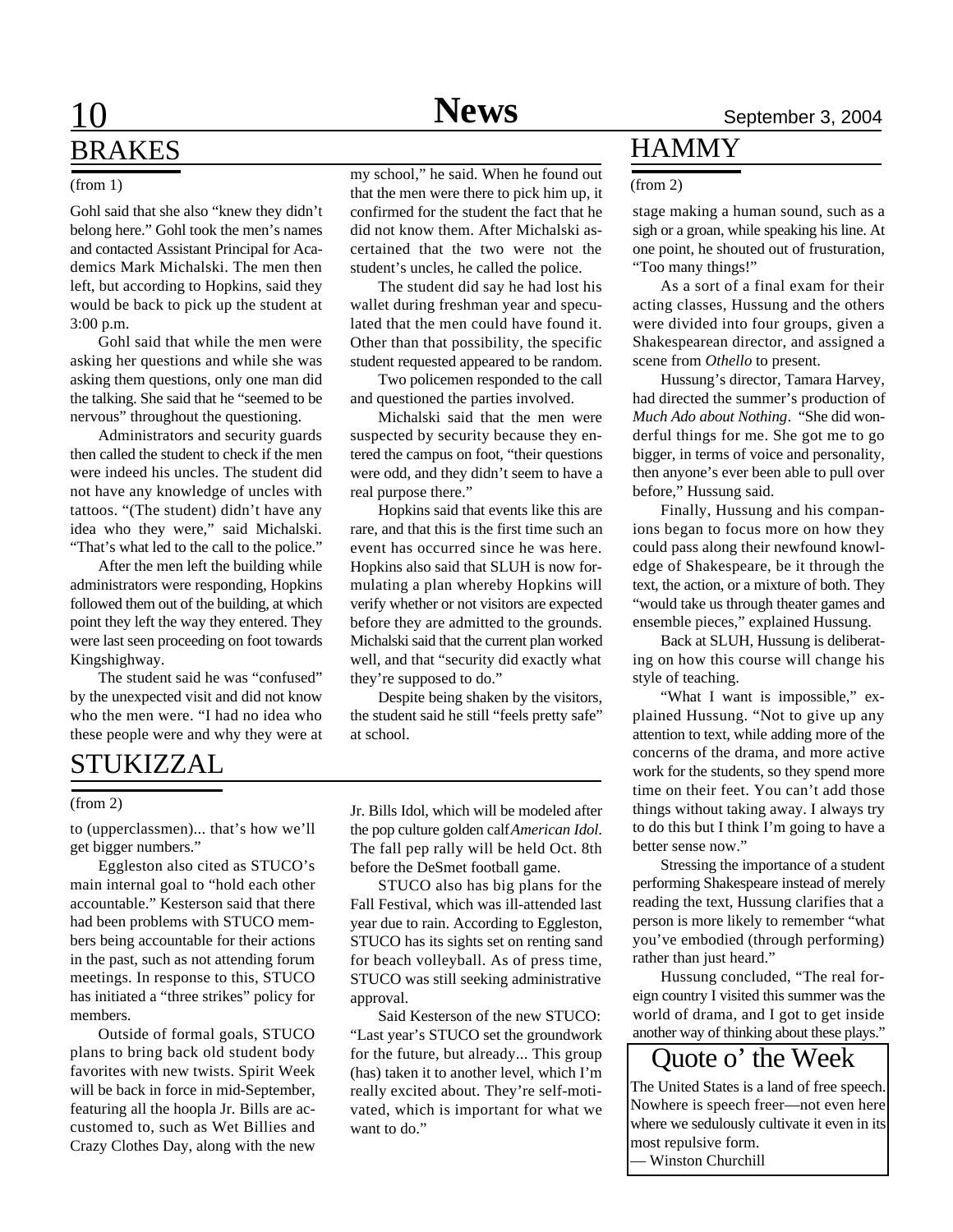### NAP

(from 9)

in the way I preach."

Knapp began thinking about a sabbatical two years ago, when he attended a conference hosted by Boston College on the thought of John Paul II. "After the four day conference, I had been so intellectually stimulated that I was really excited about reading more and studying more, and what I started to do when I got home was to look into maybe taking some night classes at Kenrick Seminary or at St. Louis University," said Knapp. Knapp told former Missouri province Provincial Frank Reale, S.J. about how he would like to go back to school. Although Knapp has "tried to remain current throughout (his) career as a teacher," there was much out there that he wanted to study, but school and other obligations precluded him from in-depth study.

Knapp never considered taking a full year sabbatical before he talked to Reale. "When I asked Reale about (continuing his education formally), he said, 'Why don't you think about taking a year and studying full time?' At first it was sort of a shock because I've got my little routine here, but the more I thought about it the

### DR. DANO

#### (from 1)

tion to a greater number of test takers, the percent of exams that the APbills passed also increased, from 92 percent two springs ago to 93 percent last spring.

The Advanced Placement exams take place approximately between the middle and the end of the fourth quarter. AP courses offer accelerated classes designed to educate at a college level, or at least to prepare their students for the course's college level exam. Students who score a 3 or higher on an AP exam's 5-point scale pass the exam and can receive credits for that course at some colleges.

Many AP teachers were pleased with their students' performances. Tom Becvar, whose BC Calculus class scored 32 5s, 14 4s and three 3s, noted, "The students did extremely well."

better it sounded."

Knapp consulted with a close friend and professor of theology about what programs he could attend, and "without any hesitation he said, 'I'd go to John Paul II Institute in Washington.'"

John Paul II founded the Institute two years after his ascendency to the papacy in 1980. The purpose of the Institute was to study the family, because John Paul saw no institution more threatened than the family.

Even though the courses take place at Catholic University, degrees and credits are awarded through the Pontifical Lateran University in Rome. Catholic University is just one of six sessions at the Institute. Besides Catholic University, sessions are in Africa, Mexico, Europe, and Australia.

The institute awards three different degrees. 125 people, mostly lay, were enrolled in the master's program; 15 were working to receive a Licentiate in Sacred Theology; 12 were working to receive a Doctorate in Sacred Theology. The Licentiate and Doctoral degrees are church degrees which make you "approved to be a Catholic theologian," in Knapp's words. Knapp himself was one of two non-degree students there just to take classes.

In addition to the BC Calculus students, the AB Calculus class also performed well under the guidance of AB teachers Beth Kissel, Tom Flanagan, and Jean Elliot, churning out nine 5s, 13 4s, ten 3s, and only three 2s.

AP Modern European History teacher Steve Aylward agreed with Becvar's praise, stating, "The students did extremely well on the test last year. I was very pleased."

Aylward also predicted pleasant results for the upcoming test, declaring, "I expect them to do well this year too." Of Aylward's 16 pupils, 10 earned a 5, five earned a 4, and one got a 3.

Michalski estimates that there will be an equal number of students taking AP courses this year compared to last year.

Knapp took most of his classes at the Licentiate level, even though he already holds that degree.

Even though John Paul II's teachings already have effect, Knapp believes that we are only experiencing the beginning of a revolution. "When (the theology of the body) is finally understood and accepted, it will change the way we think about ourselves, our church, and even about God."

# PREP NEWS Volume LXIX Editorial Policy

The Volume LXIX *Prep News* editorial section serves the purpose of being the vehicle of personal opinion, whether from students, faculty, or others wishing to voice an opinion. All topics discussed in the section will be related to St. Louis University High School.

Nothing published either as an editorial or as a letter to the editor should be considered the opinion of the school, the administration, or anyone other than its author or authors.

A *Prep News* editorial is the opinion of the editors on a particular topic. In their writing, the editors will make a strong attempt to express their views in a clear and accurate fashion; they will also strive to offer solutions if the focus of the editorial is a problem.

Either in response to anything in the editorial section or simply in an effort to express one's opinion about a SLUH-related topic, every member of the SLUH community is welcomed and encouraged to submit a letter to the editors.

Every letter received by the editors will be read and given consideration. All the letters must be signed, but the author's name may be withheld from publication by request.

The *Prep News* editors reserve the right to edit any submissions for publication in order to meet grammatical stan**see EDITORIALS, 12**